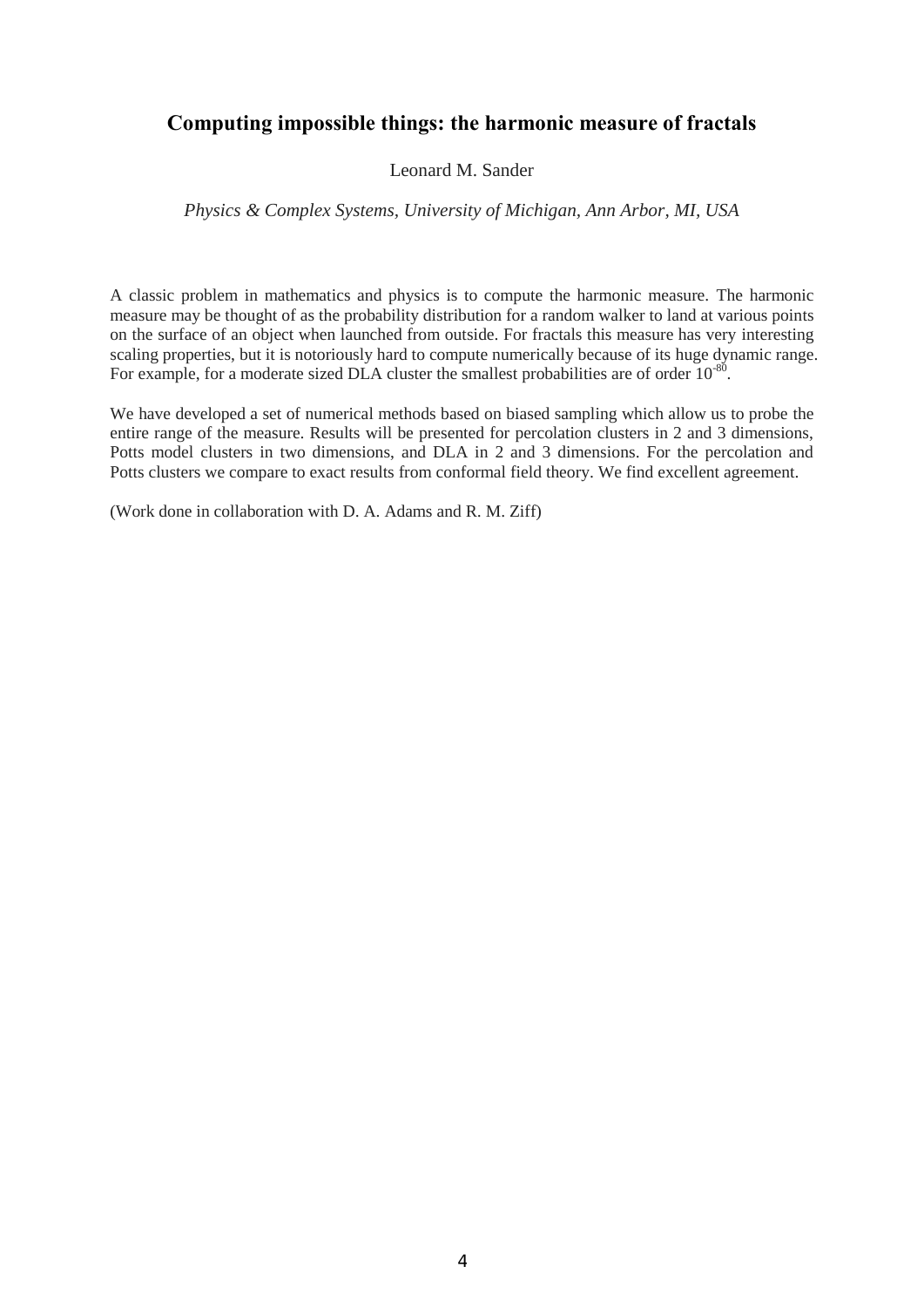### **Periodic pattern formation in the skin of animals**

#### Shigeru Kondo

#### *Frontier Bioscience Science, Osaka University*

Over the past three decades, studies at the molecular level have revealed that a wide range of physiological phenomena are regulated by complex networks of cellular or molecular interactions (*1*). The complexity of such networks gives rise to new problems, however, as the behavior of such systems often defies immediate or intuitive understanding. Mathematical approaches can help to facilitated the understanding of complex systems, and to date these have taken two primary forms. The first of these involves analyzing every element of a network quantitatively and simulating all interactions by computation (*1*). This strategy is effective in relatively simpler systems, for example, the metabolic pathway in a single cell, and is extensively explored in the field of systems biology. However, for more complex system in which spatiotemporal parameters take on importance, it becomes almost impossible to make a meaningful prediction. In such cases, a second strategy involving simple mathematical modeling from which the details of the system are omitted can be more effective in extracting the nature of the complex system (*2*). The reaction-diffusion model (*3*) proposed by Alan Turing is a masterpiece of this sort of mathematical modeling, one that is capable of explaining how spatial patterns develop autonomously.

In the RD model, Turing used a simple system of "two diffusible substances interacting with each other" to represent patterning mechanisms in the embryo, and found that such systems have the ability to generate spatial patterns autonomously. Unfortunately Turing died soon after publishing this legendary paper, but simulation studies of the model have shown that this system can replicate most biological spatial patterns (*4,5,6*). Later, a number of mathematical models (*4*) have been proposed, but in most of them, Turing's basic idea that "the mutual interaction of elements results in spontaneous pattern formation" is followed. The RD model is now recognized as a standard among mathematical theories that deal with biological pattern formation.

However, this model has yet to gain wide acceptance among experimental biologists. One of the major causes for this is the gap between the mathematical simplicity of the model and the complexity of the real world. The hypothetical molecules in the original RD model have been so idealized for the purposes of mathematical analysis that it seems nearly impossible to adapt the model directly to the complexity of real biological systems. However this is a misunderstanding to which experimental researchers tend to succumb. We can understand the logic of pattern formation using even simple models, and by adapting this logic to very complex biological phenomena, it becomes easier to extract the essence of the underlying mechanisms. Genomic data and new analytic technologies have caused a shift in the target of developmental research from the identification of molecules to understanding the behavior of complex networks, making the reaction-diffusion model more and more important as a tool for theoretical analysis.

In this talk, I summarize our experimental results showing the molecular level mechanism that forms the Turing pattern (skin pigmentation pattern) in zebrafish(4,5), and explain the difference between the simplified mathematical model and complex real mechanism.

- 1. U. Alon, *An introduction to systems biology*. (2006)
- 2. R.M. May, *Nature*. **261**,459 (1976)
- 3. A. M. Turing, *Bull. Math. Biol.* **52**, 153 (1990).
- 4. S. Kondo, R. Asai, *Nature.* **376**, 765 (1995).
- 5. A. Nakamasu et. al., *Proc. Natl. Acad. Sci. U. S. A.* **106**, 8429 (2009).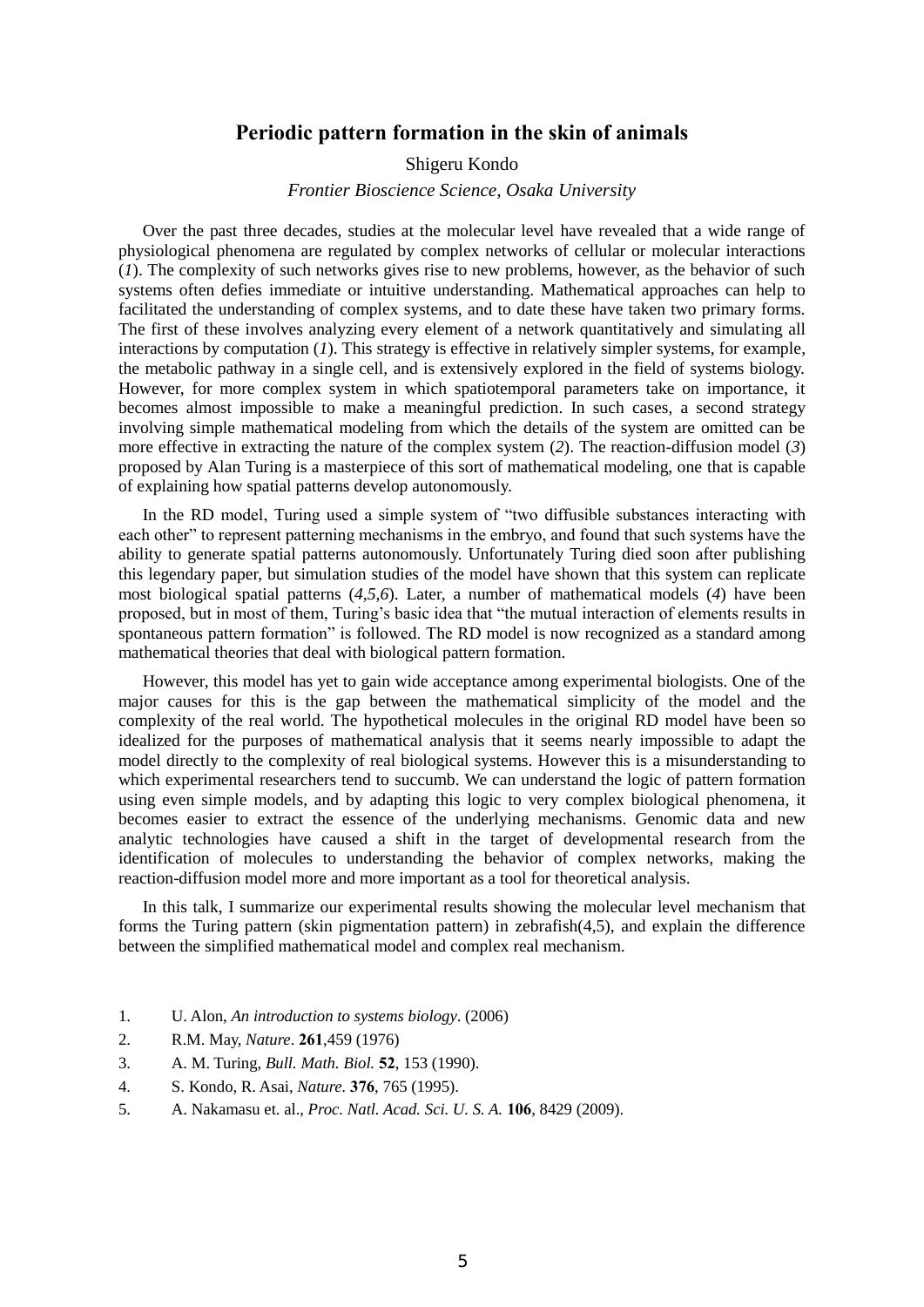## **Pattern Evolution – From Phase Separation to Mechanical Fracture**

Hajime Tanaka and Akira Furukawa

*Department of Fundamental Engineering, Institute of Industrial Science, University of Tokyo, 4-6-1 Komaba, Meguro-ku, Tokyo 153-8505, Japan* 

Phase separation is one of the most fundamental phenomena that create spatially inhomogeneous patterns in materials and nature. It has so far been classified into three types: (i) solid, (ii) fluid, and (iii) viscoelastic phase separation [1,2]. Here we report another phase-separation behaviour accompanying fracture, which is observed under a sufficiently deep quench in polymer solutions [3]. Surprisingly, fracture becomes a dominant coarsening process of the phase separation. Under a deep quench, a transient gel is formed by strong attractive interactions between polymers. The connectivity of the polymer network acts against phase separation and produces the internal stress field. When this stress field exceeds the mechanical stability limit of the transient gel, mechanical fracture takes place: fracture phase separation. The behaviour of viscoelastic and fracture phase separation originates from a strong coupling between composition and deformation field [1]. We demonstrate that the same type of coupling between density and deformation field leads to cavitation of fluid under shear and mechanical fracture of glassy liquid and solid under deformation [4,5]. The key common concept is "dynamic asymmetry". We discuss a common physics underlying these apparently unrelated phenomena and a selection principle of the kinetic pathway of pattern evolution. For example, the only difference between phase separation and fracture may stem from whether deformation is produced internally by phase separation itself or externally by loading.

- 1. H. Tanaka, "Viscoelastic Phase Separation", *J. Phys.: Condens. Matter* 12, R207 (2000).
- 2. H. Tanaka, "Formation of Network and Cellular Structures by Viscoelastic Phase Separation", Adv. Mater. 21, 1872 (2009).
- 3. T. Koyama, T. Araki and H. Tanaka, "Fracture Phase Separation", Phys. Rev. Lett. 102, 065701 (2009).
- 4. A. Furukawa and H. Tanaka, "Violation of the Incompressibility of Liquid by Simple Shear Flow", Nature 443, 434 (2006).
- 5. A. Furukawa and H. Tanaka, "Inhomogeneous Flow and Fracture of Glassy Materials", Nature Mater. 8, 601 (2009).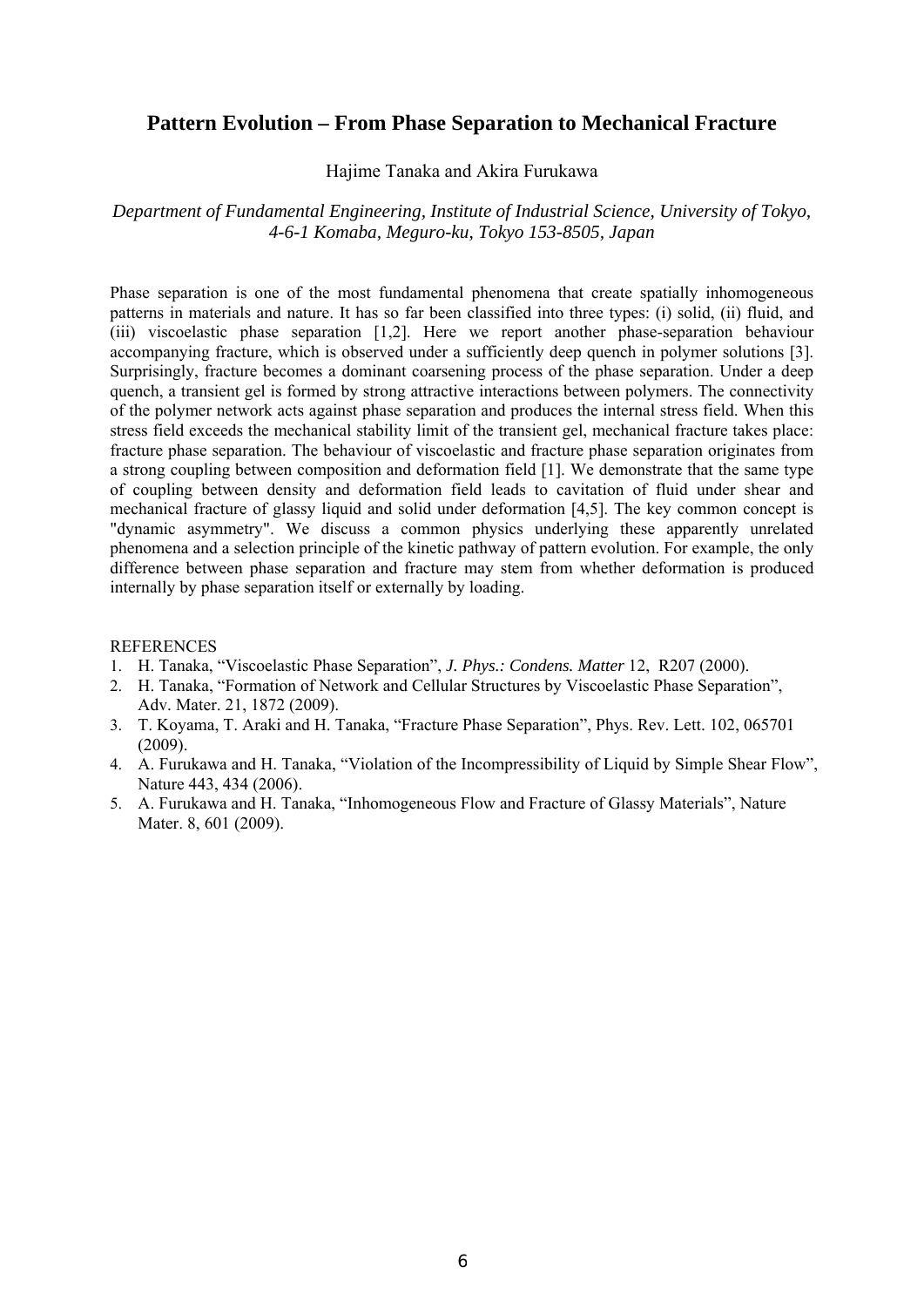## **Playing with osmotic forces: from mixing to self-propelled swimmers**

### Lydéric Bocquet

### *LPMCN, Condensed Matter lab, University Lyon 1, Villeurbanne, France http://www-lpmcn.univ-lyon1.fr/~lbocquet*

When a solute gradient is imposed to a suspension of colloids, particles are observed to drift towards higher or smaller solute concentration. This chemotactic-like motion of particles under concentration gradients of solutes is known as *diffusio-phoresis*. It is an interfacially driven transport phenomenon, which takes its origin in the osmotic driving forces located within a nanometric diffuse interface at the boundary of the particles. However, it is an efficient – and quite unexplored – mean to drive and manipulate particles. In this talk, I will present various experiments exploring the potentialities offered by this phenomenon, from pattern formation, mixing from micro- to macro- scales, to the out-ofequilibrium phase behavior of self-propelled (active) colloidal suspensions.



**Figure:** Particles –made of gold-Platinum janus microspheres do self-propel by consuming a fioul, here the decomposition of hydrogen peroxide. Snapshots of dense suspensions of active suspensions under gravity field: (left) without fioul in bare water; (right) with fioul, showing a hot gas phase, an active solid phase and in between a liquid-like dense phase of clusters.

- 1. B. Abécassis, C. Cottin-Bizonne, C. Ybert, A. Ajdari, and L. Bocquet, « Boosting migration of large particles by solute contrasts » *Nature Materials*, **7**:785–789 (2008).
- 2. J. Palacci, B. Abécassis, C. Cottin-Bizonne, C. Ybert, and L. Bocquet, « Colloidal motility and pattern formation under rectified diffusiophoresis », *Physical Review Letters*, **104**:138302 (2010).
- 3. J. Palacci, C. Cottin-Bizonne, C. Ybert, and L. Bocquet, « Osmotic traps for colloids and macromolecules based on logarithmic sensing in salt taxis », *Soft Matter* (2011) in press ; DOI: 10.1039/c1sm06395b
- 4. J. Palacci, C. Cottin-Bizonne, C. Ybert, and L. Bocquet, « Sedimentation and Effective Temperature of Active Colloidal Suspensions », *Physical Review Letters*, **105**: 088304 (2010).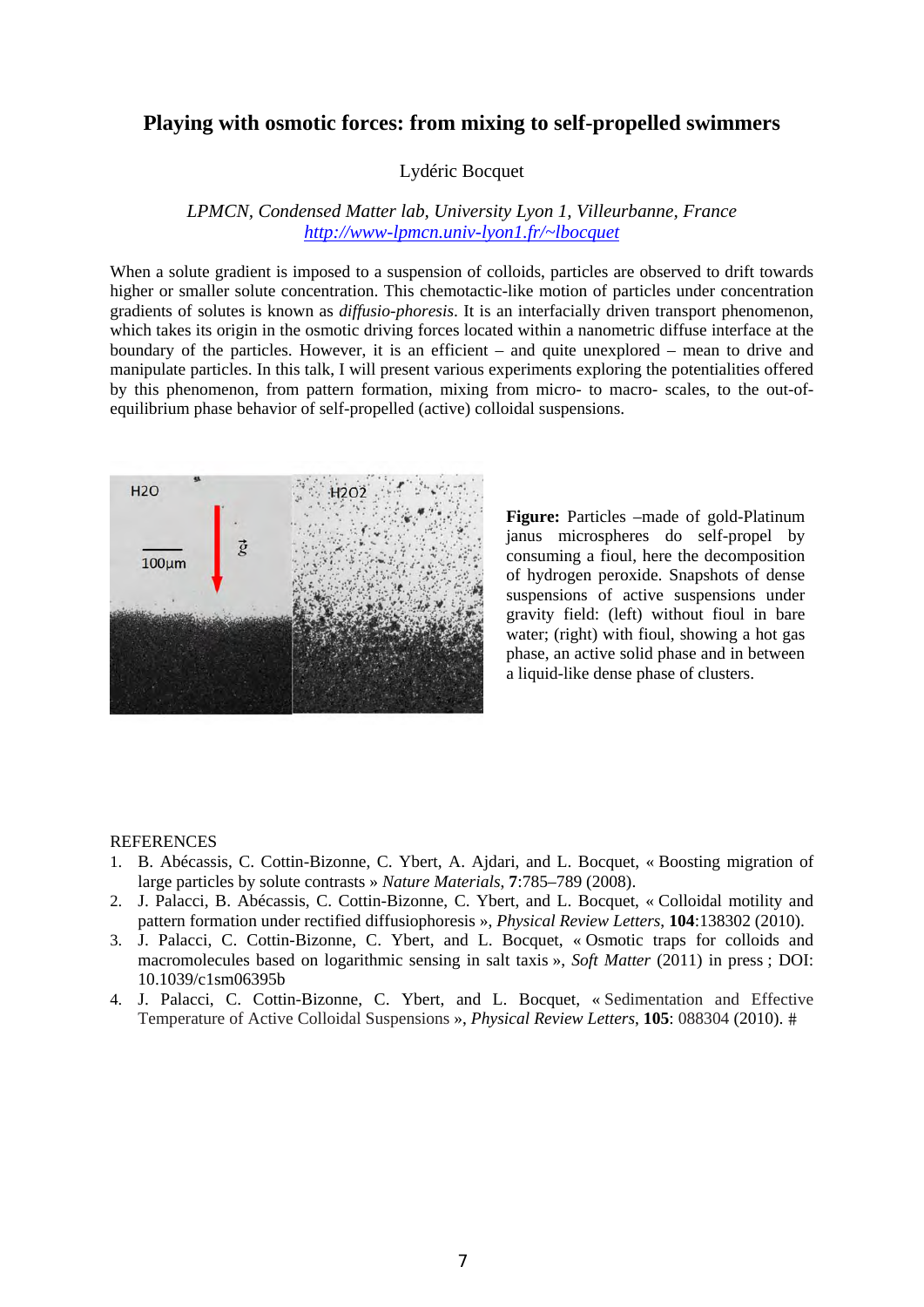### **Synchronization and Control of Cardiac Systems**

C. K. Chan  $(1,2)$  and Pik-Yin Lai $(2)$ 

*(1)Institute of Physics, Academia Sinica, Nankang, Taipei, Taiwan 115 (2) Dept. of Physics and Center for Complex Systems, National Central University, Chung-Li, Taiwan 320 ckchan@gate.sinica.edu.tw*

We will introduce our recent theoretical and experimental works in cardiac systems. The first is the synchronization and frequency variation with time in cultured cardiac cells [1], whose oscillatory dynamics can be modelled by coupled excitable elements in the presence of noise. For two such coupled elements, it is found that their frequencies are enhanced by the coupling and will synchronize at a frequency higher than the uncoupled frequencies of each element. As the coupling increases, there is an unexpected peak in the frequency enhancement before reaching synchronization. Similar behaviours are also obtained for a square lattice network of these coupled noisy excitable elements. The simulation results can be understood with a simplified analytic model [2] based on the excitation across a potential barrier whose height is controlled by the coupling. Most importantly, these simulations can quantitatively reproduce the unexpected peak in the variation of the beating rates observed in our experiments [1]. The second is about the dramatic reduction of cardiac alternans by small perturbations in pacing scheme. Predictions and validity of this control method have been verified by both experiments performed with isolated heart preparations and numerical simulations. A nonlinear return map for this novel pacing scheme based on action potential duration restitution response is proposed to explain the working mechanism of the control.

- 1. W. Chen, S. C. Cheng, E. Avalos, O. Drugova, G. Osipov, Pik-Yin Lai, and C. K. Chan, Europhys. Lett. 86, 18001 (2009).
- 2. W.Y. Chang, Pik-Yin Lai, and C. K. Chan, Phys. Rev. Lett. 106, 254102 (2011).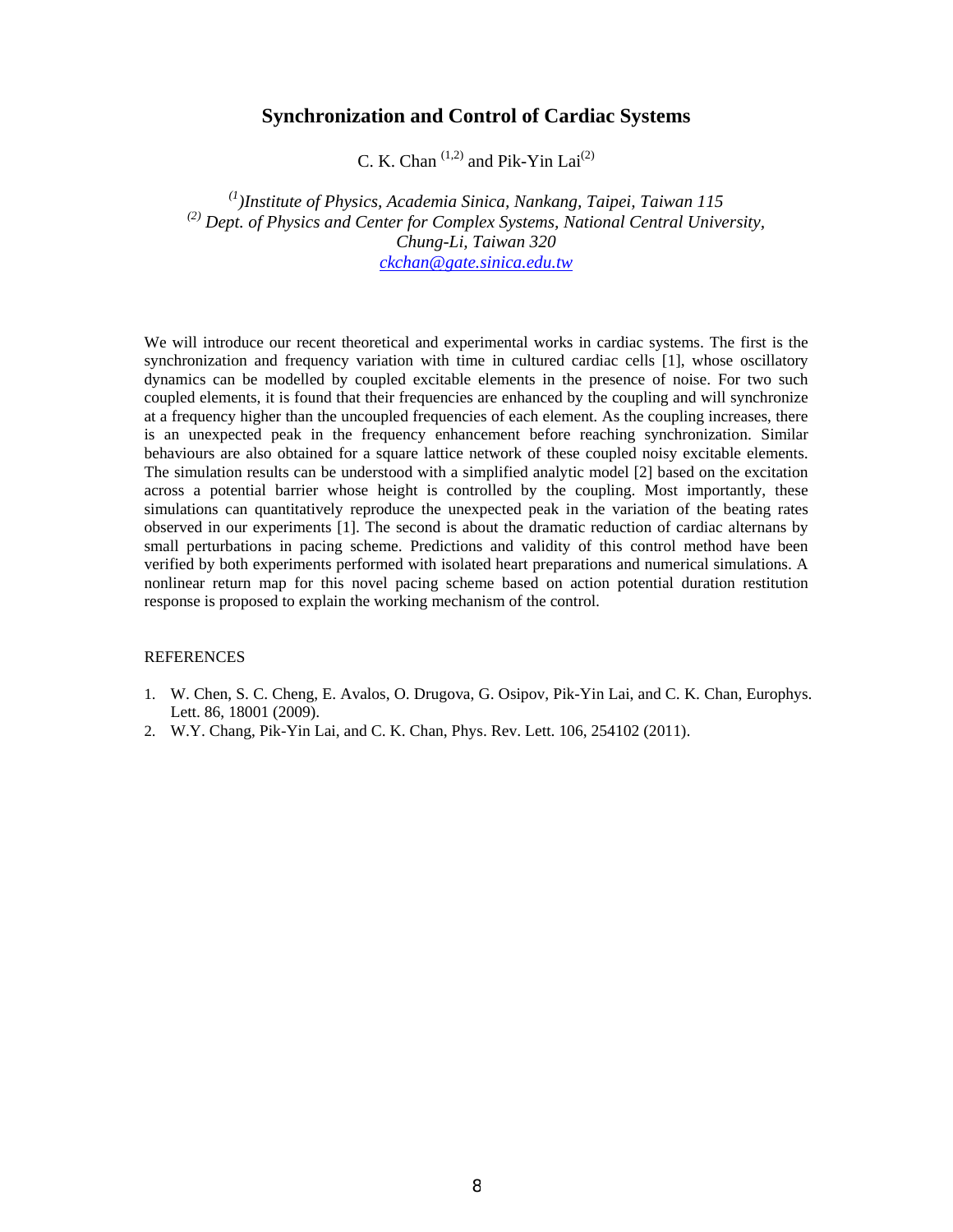## **Pattern Formation in Electro-convection in Liquid Crystals**

### Shoichi Kai

*Department of Applied Quantum Physics and Nuclear Engineering, Faculty of Engineering Kyushu University, Fukuoka,819-0395, Japan* 

Pattern formation in open systems is a very common phenomenon and observed everywhere. A variety of spatial structures is observed, for example, stripe, hexagonal, rectangular and irregular patterns as well as periodic and non-periodic rhythms. Electro-convective patterns in liquid crystals (LCs), which appear at application of electric fields to a thin layer of LCs, especially show such rich aspects. Particularly, due to the initial symmetry of the system, the pattern formation processes are strongly modified. The electro-convection has typically two different initial alignments, the planar and the homeotropic ones. In the former case the initial continuously rotational symmetry is broken against the external fields since the director aligns parallel to the electrodes, while the latter holds the continuously rotational symmetry. This difference leads to completely different routes in the formation processes. For the planar case it shows a successive transition by fully-developed turbulence via regular patterns called the Williams domain (WD), fluctuating WD (FWD: defect turbulence), grid pattern (GP), and dynamic scattering mode (DSM) including others. On the other hand, for the homeotropic case, the irregular flow directly appears from a quiescent state via single supercritical bifurcation. It shows softening of its macroscopic fluctuations near the convective threshold and therefore was named as the soft mode turbulence (SMT). SMT occurs due to nonlinear coupling between the Nambu-Goldstone mode and the short wavelength convective mode, which shows a quite novel spatiotemporal chaos (STC) and rich aspects of complex dynamics.



Fig.1. Successive pattern formation in both planar (P) and homeotropic (H) alignments in electro-convection in nematic liquid crystals.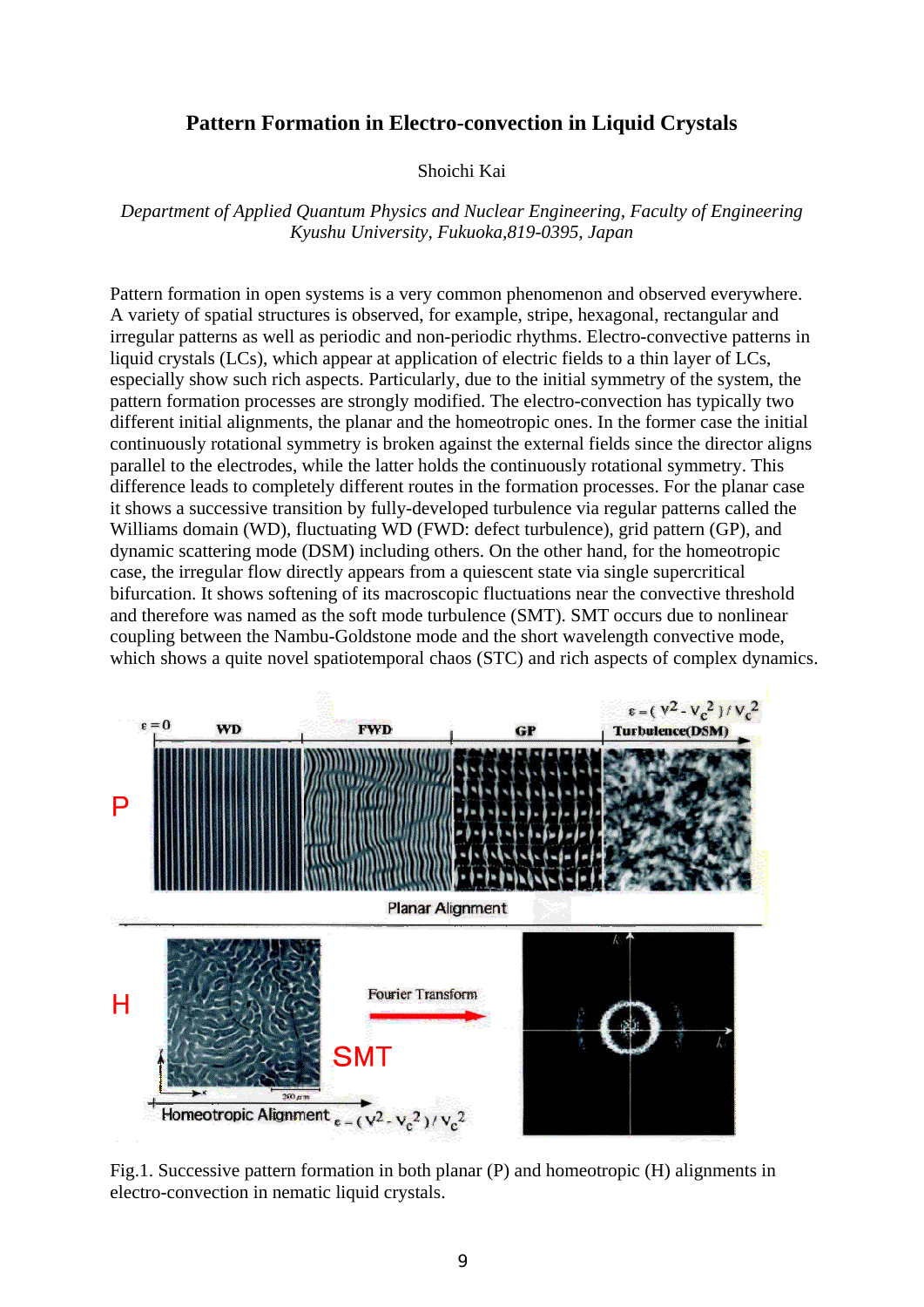## **Torahiko's omnivorous courage and high susceptibility to nature**

## **- what modern seismology has lost during its growth -**

Kei Kurita

*Earthquake Research Institute, University of Tokyo, Yayoi 1-1-1, Bunkyo-ku, Tokyo, Japan* 

Torahiko Terada was one of the initial members who started Earthquake Research Institute of University of Tokyo at 1925/26. The institute was founded after the Great Kanto earthquake of 1923 to enforce seismological research to reduce earthquake damages. Among the members including Prof. Hantaro Nagaoka,a leading physicist at that time, the role of Torahiko seems quite unique. It was the time for initial rapid growing stage of modern seismology with aids of modern instrumentations under the framework of mathematics and physics. He was not so much engaged in this line as a geophysical researcher, while other members pushed forward along. In stead, he seemed to stand in the peripheral regions of seismology, devoting himself to connect seismology with other fields of science. Among over 200 scientific papers he published we can see this in the group of strange papers such as "Colloids and Seismology"[1935],"Analogy between Crack and Electron"[1931] and "Earthquake and Thunderstorm"[1931]. He frequently posed analogies connecting between distant concepts and irrelevant phenomena. Although sometimes they are quite coercive and misdirected his arguments also provided a new standpoint and contributed to widen the view for nature. Because of this style he had been considered as a kind of baseball pitcher throwing moving slow balls instead of straight fast balls and criticized as " a dilettante" scientist.

The reappraisal of Terada's work first came from the fields of nonlinear physics. His style of experimental approaches based on the intuitive analogy might have enchanted present-day researchers. In the field of earth science his approach, sometimes called as an "analog experiment", has been completely replaced by computer simulation and nowadays it is considered out-of-date. But occurrence of the 2011 Tohoku earthquake gave us a chance to reflect on him and his work. The main subject in my talk is about this.

Occurrence of the 2011 Tohoku earthquake has been recognized as a frightening surprise by most seismologists because of its unexpected size<sup>[1]</sup>. The 1995 Kobe earthquake was also an unexpected blow to seismologists but still its occurrence itself was within the supposition: inland earthquakes with the magnitude 7 are considered to occur as usual crustal activity in Japan. Unexpectedness came from the fact that seismology could not specify the location at Kobe area. The case for the Tohoku earthquake is completely different from that for the Kobe earthquake. Off-Miyagi area had already been a target area for the future earthquake but the estimated size was completely different. This indicates limitations of modern seismology and something essential is still missing as for earthquake generation process. The earthquake started from the point close to the supposed location but it expanded outside, indicating a kind of collective motions of the surrounding faults. The presence/absence of this kind of collaborational/collective movements of group of faults is a key for generation of large earthquake. We know similar behavior in Tonankai area. In the historical development of faults in this area, sometimes near-by faults moved simultaneously to form a megaearthquake while sometimes they moved separately with time difference of a day to several years. The physics which controls this collective motion is completely unknown at moment.

In the presentation I will review up-to-date understanding of what happened in the 2011 Tohoku earthquake and would like to reflect on why the potentiality of earthquake was overlooked and what is still deficient in modern seismology in relation to Torahiko's research pilgrimage. The story seems a usual case for the example of maturity of one field of science but my focusing point will be that we need such persons like Torahiko who will talk from outside of seismology based on different principles/concepts. Nonlinear physics is a promising partner to work with on this problem and we expect appearance of new Torahiko.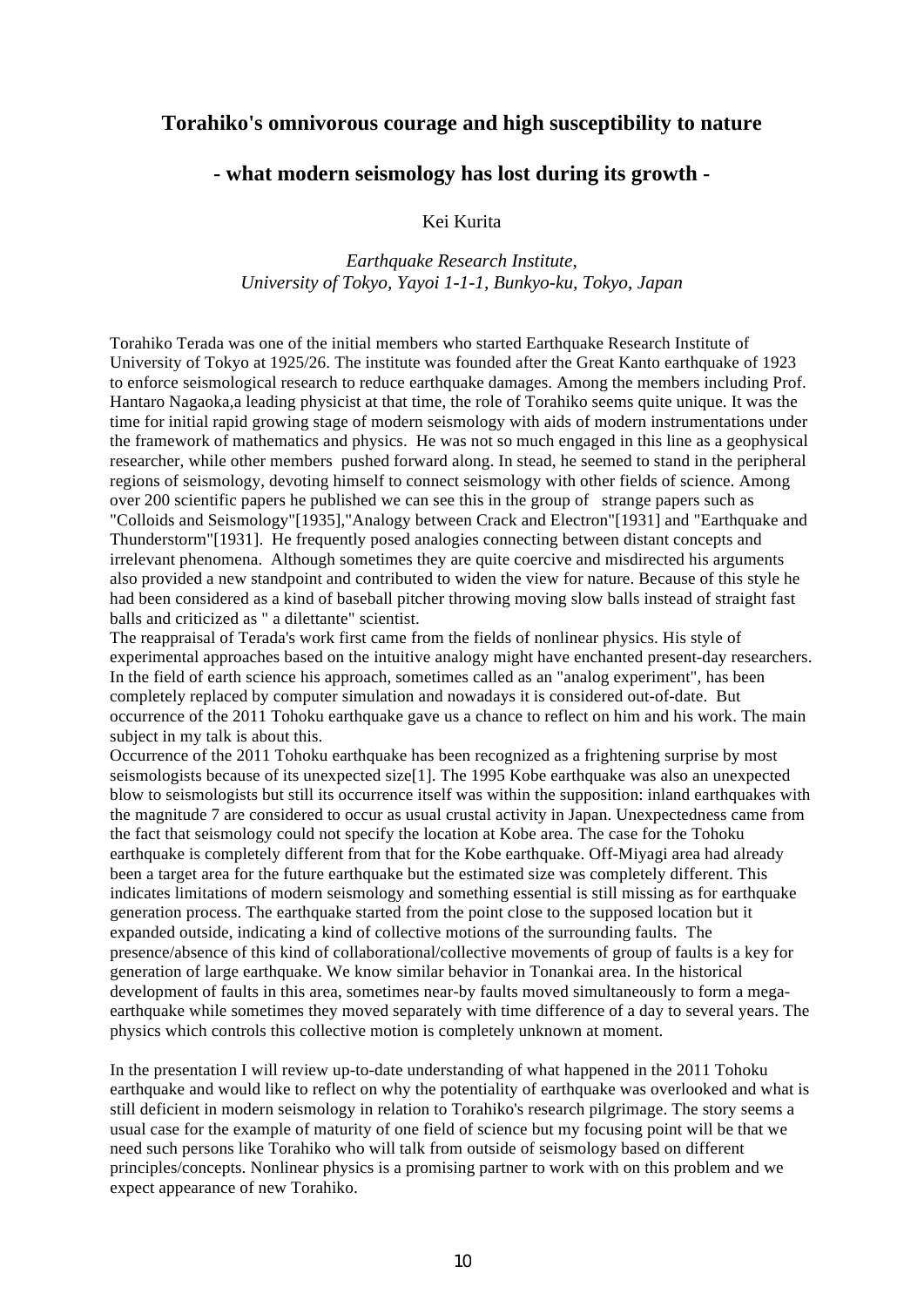## **Fracturing Ranked Surfaces**

### Hans Herrmann

#### *ETH Zürich, Switzerland*

A "ranked surface" is a lattice on which every site has a rank. Examples are discretized landscapes or sequential percolation. If one cuts the most important connecting bonds a crack appears which has in two dimensions a fractal dimension of 1.217. A classical example is the watershed that separates hydrological basins. In percolation, "bridges" are those sites or bonds which, if occupied, would create the spanning cluster. Suppressing systematically the occupation of these bridges delays the percolation threshold and produces at the end a connected line of bridges which corresponds to the watershed of a random landscape. Also optimal path cracks, the shortest path on loop-less percolation, minimal spanning trees, specific min-max paths and multiple invasion percolation clusters belong to the same universality class. At the percolation threshold bridge percolation exhibits a different exponent, namely ¾, and one finds theta point scaling with a novel crossover exponent. For all dimensions below the upper critical dimension  $d_c = 6$  these exponents are calculated. In dimensions larger than two another universality class appears corresponding to the cutting bonds in percolation, i.e. those bonds which if removed would disconnect the spanning cluster.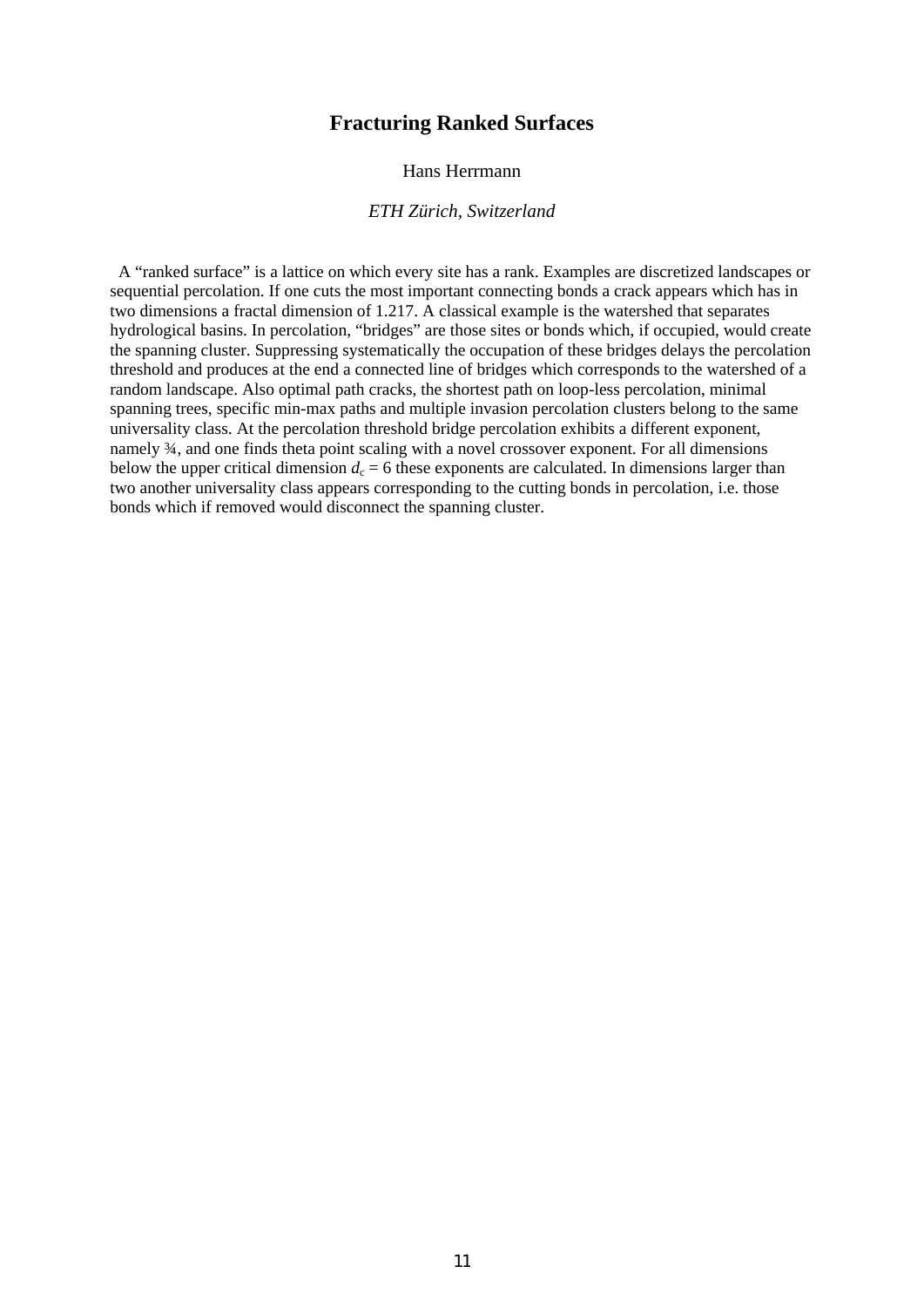## **Quantitative Analysis of Behaviour of Foraging Ants: Decision-making under Conflicting Information**

Hiraku Nishimori, Yusuke Ogihara, Kazuki Maeda, Katsuhito Naka, Shunsuke Izumi, 1 Toshiharu Akino, Akinori Awazu

*Department of Mathematical and Life Sciences, Hiroshima University, Kagamiyama, Higashi-hiroshima, Japan 1 Department of Science and Technology, Kyoto Institute of Technology, Matsugasaki, Kita-ku, Kyoto, Japan*

 Foraging behavior of ants is quantitatively investigated focusing on their combined use of visual and chemical cues.

 It has widely been known that ants make use of species-dependent several types of cues in their foraging trip, like the polarization of sunlight, landmarks, a class of chemicals generically called pheromone, etc. Especially, by use of visual cues which include the polarization of sunlight and the landmarks, a class of ants are able to come back to their nest taking the almost straight way regardless of generally long and winding paths they took before reaching food.

In the present study, we experimentally study on the selection of the foraging path of garden ants, Lasius Japonicus, that can recognize and response to both visual cues and chemical cues. Specifically, by setting un-optimized initial pheromone path that connects the nest to a feeding site with one corner of finite angles along the paths(Fig.1), we made situations such that the optimal foraging path and along-pheromone path are separated from each other. Hence, with varying the corner angle and the total path length, we observe whether ants keep initial path or newly develop the optimal path.

It was found that, i) for homing ants that got food, a sharp transition from the regime of keeping the initial pheromone path to the regime of developing the optimal path takes place as the relative angle between the direction assigned by the chemical cue and that assigned by the visual cue exceeds a threshold. ii) outbound ants before getting food tend to keep the initial path regardless of the geometry of initial pheromone path. The quantitative data obtained from the video image analysis are shown to discuss the details of the transition mechanism.



Fig.1 Left: Experimental setup. Right: Initially pasted pheromone path (red lines) and typical trajectories of ants around 10 minutes after starting each experiment.

- 1. J. L. Deneubourg, J. M. Pasteels, J. C. Verhaeghe, J.Theor.Biol.105, 259(1983).
- 2. S. E. F. Evison, O. L. Petchey, A. P. Beckerman and F. L. W. Ratnieks, Behav.Ecol.Sociobiol.63, 261(2008).
- 3. R.Wehner, F. Raber, Experientia. 35,1569(1979)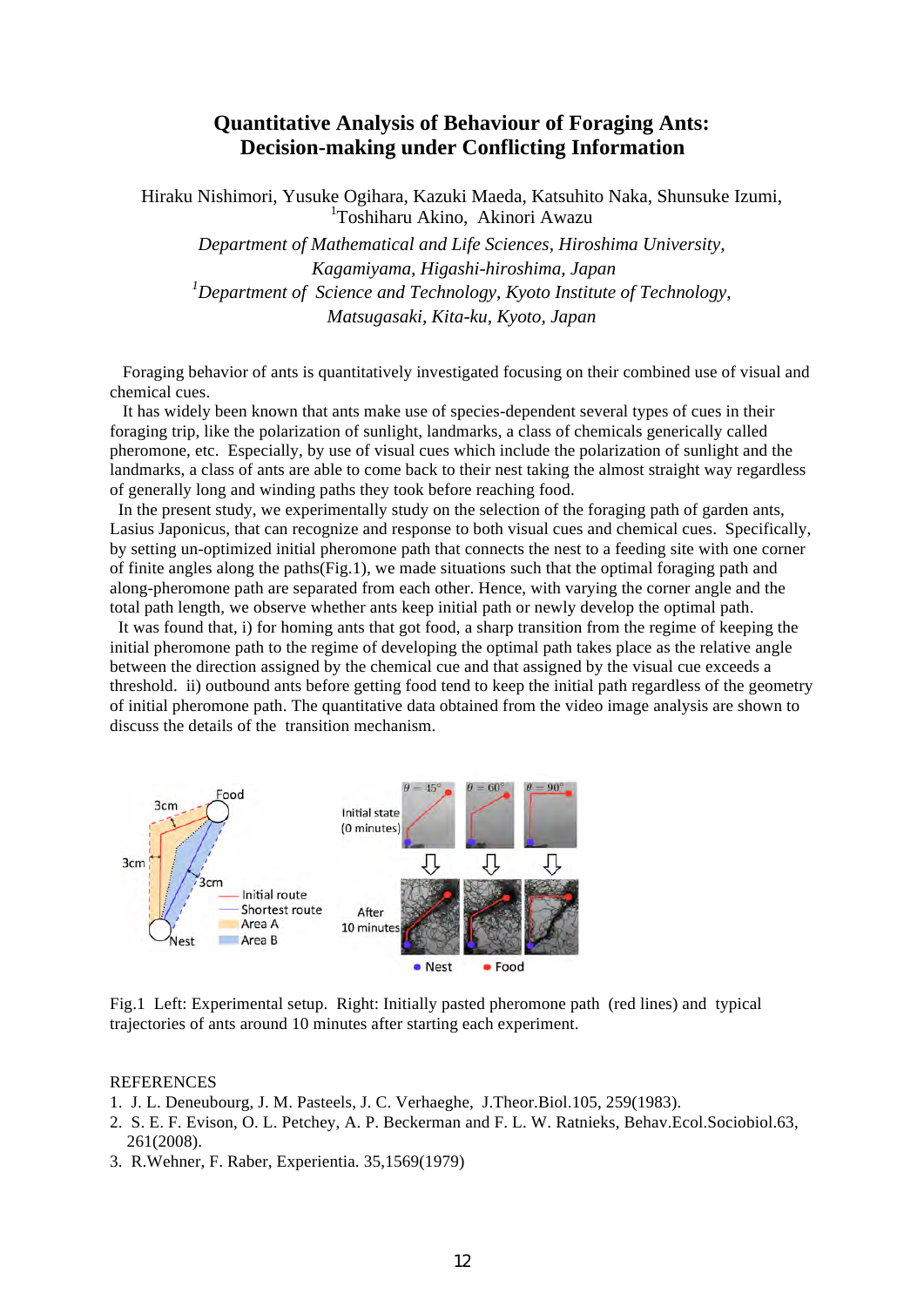# **Network dynamics in collective motion**

## Zsuzsa Ákos<sup>1</sup>, Dora Biró<sup>2</sup>, Előd Méhes<sup>1</sup>, Máté Nagy<sup>1</sup>, Valéria Németh<sup>1</sup>, Benj Pettit,<sup>2</sup> Gábor Vásárhelyi<sup>1</sup>,Tamás Vicsek<sup>1</sup>

### *1- Department of Biological Physics, Eötwös University, 1117 Budapest 2- Department of Zoology, University of Oxford, Oxford OX1 3PS*

Collective motion patterns are perhaps the most widespread and spectacular manifestations of collective behaviour. The ultimate goal we face is to find unifying principles describing the essential aspects of flocking. A natural approach on the way in this direction is to investigate the delicate dynamics of the interactions between the co-moving individual units. After an introduction to the topic, three new experiments will be discussed. The experimental observations involve the enhanced segregation of two kinds of tissue cells and a study of the hierarchical network dynamics in pigeon flocks as well as their dominance hierarchies. Our animal behaviour studies signal the dawn of a new era of computational ethology.



Fig.1. (Color online) Visualization of the trajectories of the members of a pigeon flock as obtained from downloading the data from the mini GPS devices carried by the birds during their flighs.